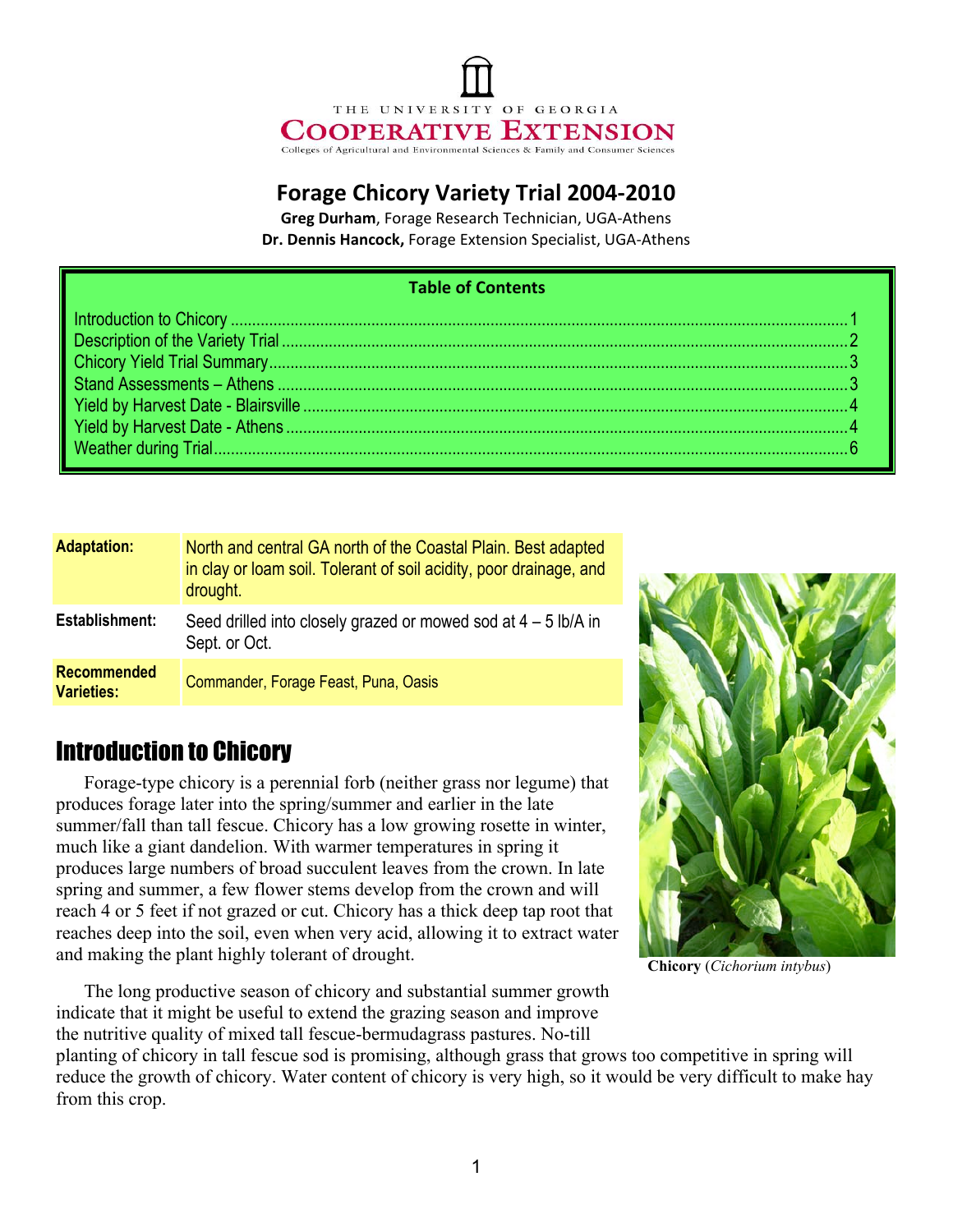

Chicory is a succulent perennial forb that produces substantial yields of high quality forage, even during periods of prolonged drought.

Chicory is a promising perennial forb that can supply high-quality pasture during summer when nutritive quality of perennial grasses is often low. It is highly competitive with grasses and weeds, tolerant of drought and soil acidity, grows over a long period of the year, and is relatively easy to establish. However, chicory is not a low-input pasture crop. It requires several applications of nitrogen each year and some rotational grazing for good productivity. Nonetheless, chicory provides a substantial amount of high quality summer grazing in perennial pastures.

#### Description of the Variety Trials

Chicory variety entries were solicited from the companies who sell them. These companies were charged an entry fee for each variety they entered and for each location in which the variety was tested. This entry fee helped to cover some of the costs of the variety trial.

The tests were planted at Georgia Agriculture Experiment Station (GAES) facilities and maintained by experienced research technicians and other GAES staff under the supervision of the State Forage Extension Specialist. The chicory yield trials were established and managed using standard practices as recommended by UGA Specialists. The trials were established by drilling the chicory seed into a well-prepared seedbed at the rate of 5 lbs of pure live seed (PLS) per acre. Specific planting dates for individual locations are described in the Yield by Harvest Date sections. Soil fertility was maintained in accordance with soil fertility recommendations.

Yield-type variety trials simulate forage productivity under a hay production regimen or a well-managed rotational grazing regimen. The tests generally continued for at least three years. Tests are only ended before three years when the stands of the majority of the entries deteriorate below 60% basal area coverage (60% stand). Trials that were cut for yield after 2006 also were assessed annually for stand persistence using a quantitative measure of the plot area that is covered by living chicory plants after harvest (basal area coverage).

Harvests were made at recommended intervals, and all plots in the variety trial were harvested on the same day. Statistical analyses were performed on all data to determine if the numerical differences were truly the result of varietal differences or just random differences. To determine if two varieties are truly different, compare the difference between them and the LSD (Least Significant Difference) at the bottom of the column. If the difference is equal to or greater than the LSD, the varieties are truly different when grown under the conditions at the given locations. The comparison is aided by the fact that the value for the best variety within a column is bolded. In addition, values sharing the same letter are not different. NS indicates no differences were observed. The Coefficient of Variation (CV) is a measure of the variability of the data and is included for each column of means when differences exist. Low variability is desirable (generally, a CV less than 15%)**:**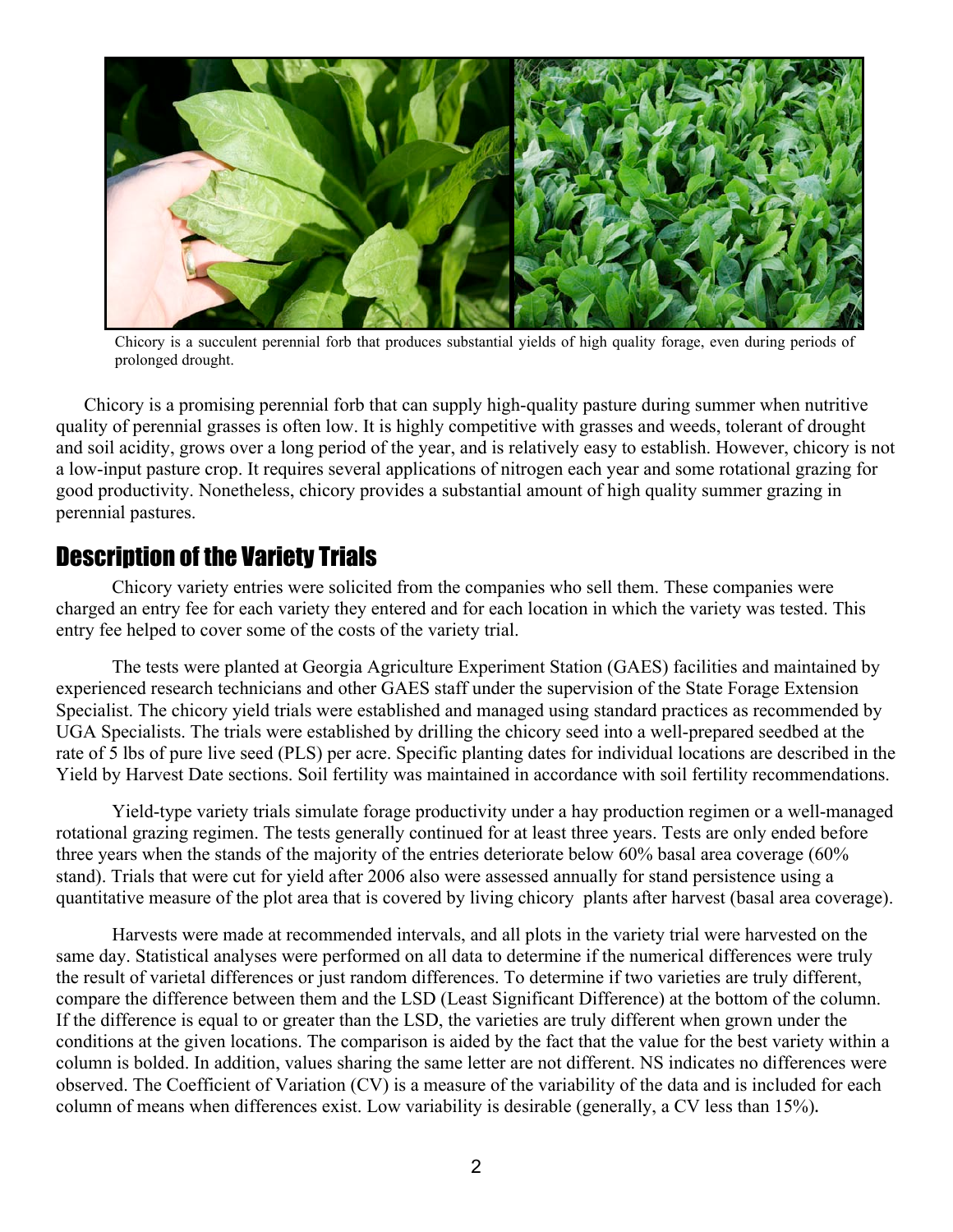## Chicory Yield Trial Summary

| Variety             | 2-yr Average<br>(2004-2005)<br><b>Blairsville</b> | 3-yr Average<br>$(2004-06)$<br><b>Athens</b> | 3-yr Average<br>$(2007 - 10)$<br><b>Athens</b> |  |
|---------------------|---------------------------------------------------|----------------------------------------------|------------------------------------------------|--|
|                     |                                                   | dry lbs/acre) -                              |                                                |  |
| Commander           |                                                   |                                              | 5404                                           |  |
| Forage Feast        |                                                   |                                              | 6130                                           |  |
| Oasis               | 9619                                              | 6900                                         | 5269                                           |  |
| Puna                | 9472                                              | 7538                                         | 5361                                           |  |
| <b>AGR CI 102</b> § | 8979                                              | 7142                                         |                                                |  |
| CV%                 |                                                   |                                              | ۰                                              |  |
| LSD                 | <b>NS</b>                                         | ΝS                                           | ΝS                                             |  |

**Table 1.** Forage yield of chicory varieties averaged over the 2004 – 2005 growing seasons in Blairsville or 2004 – 2006 and 2007 – 2010 growing seasons in Athens, GA<sup> $\dagger$ </sup>

† Planted on September 25, 2003 in Blairsville; on October 1, 2003 in Athens, and on November 9, 2006 in Athens (2007-2009 trial). Stand deterioration at the Blairsville location led to the termination of the trial at that location in the spring of 2006. § Experimental variety (not available).

#### Stand Assessments – Athens

**Table 2.** Percent basal cover of chicory varieties in the yield trial located at Athens, GA. 2007-2009.<sup>†</sup>

|              | Percent basal cover within row                  |            |                 |  |  |  |  |
|--------------|-------------------------------------------------|------------|-----------------|--|--|--|--|
| Variety      | Jan. 31, 2008<br>Jan. 15, 2009<br>Dec. 14, 2009 |            |                 |  |  |  |  |
| Oasis        | $79$ ab <sup><math>‡</math></sup>               | <b>73a</b> | 64a             |  |  |  |  |
| Forage Feast | 86a                                             | <b>73a</b> | 63a             |  |  |  |  |
| Commander    | 75 b                                            | <b>76a</b> | 30 <sub>b</sub> |  |  |  |  |
| Puna         | 74 b                                            | 47 b       | 30 b            |  |  |  |  |
| CV%          |                                                 | 22         | 21              |  |  |  |  |
| $LSDα=0.05$  | NS (.08)                                        | 20.5       | 13.5            |  |  |  |  |

† Planted: November 9, 2006. Trial ended in October 2010 because of poor stands (<50% cover) in all varieties.

‡ Values within a column that are labeled with the same letter were not significantly different ( $\alpha$ =0.05) from one another. Values that are in **bold** font are not significantly different from the best variety at that time.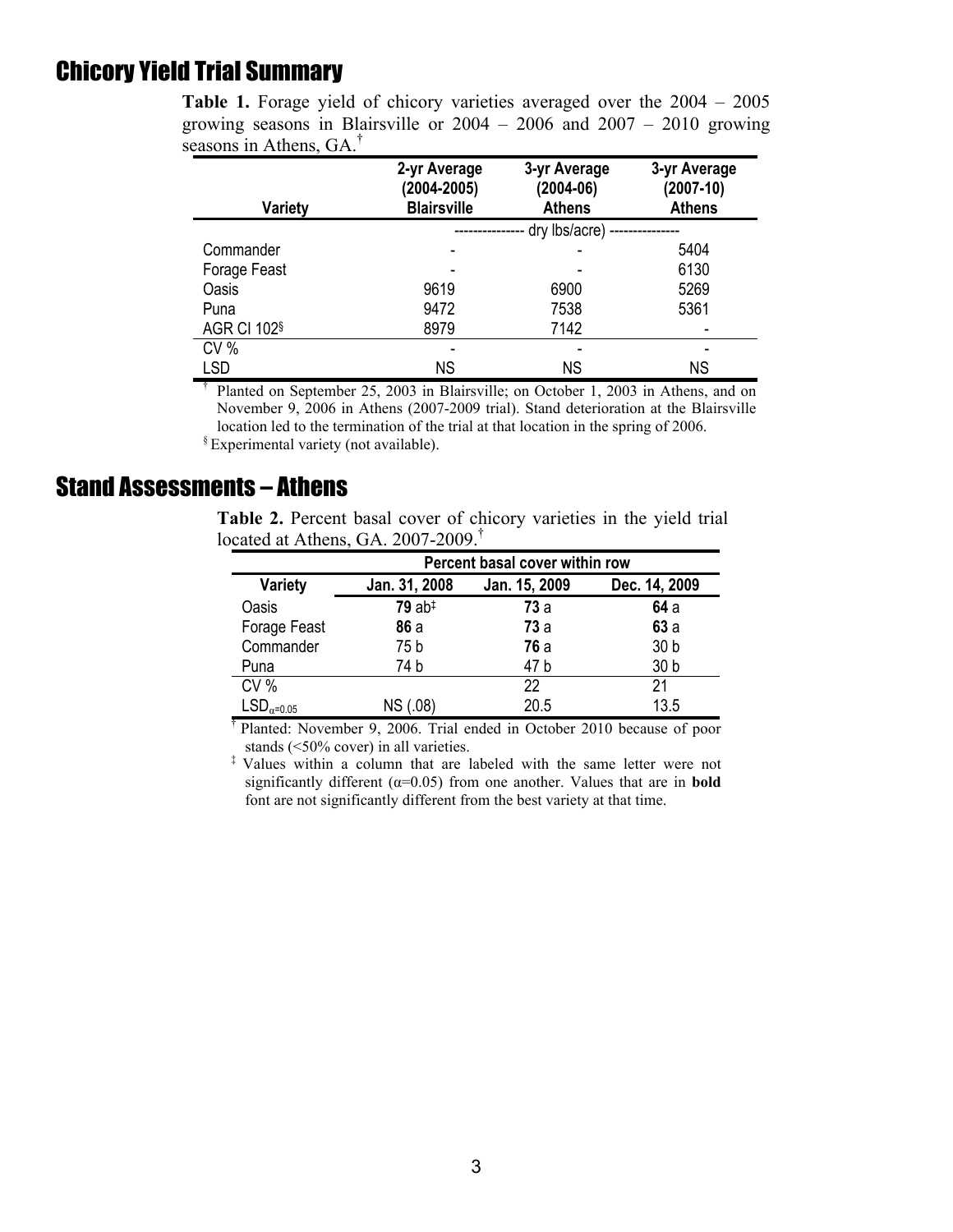## Yield by Harvest Date – Blairsville

|      |                              |                                                             |           |           | <b>Dry Matter Yield</b> |                |              |
|------|------------------------------|-------------------------------------------------------------|-----------|-----------|-------------------------|----------------|--------------|
| Year | Variety                      | dry lbs/acre--<br>------------------<br><b>Harvest Date</b> |           |           |                         |                |              |
| 2004 |                              | May 4                                                       | June 7    | July 13   | <b>Sept. 23</b>         | <b>Nov. 17</b> | Total        |
|      | Oasis                        | 2722                                                        | 2113      | 2091      | 3655                    | 1780           | 12361        |
|      | Puna                         | 1996                                                        | 1826      | 1855      | 3385                    | 1961           | 11023        |
|      | AGR CL 102 <sup>§</sup>      | 2561                                                        | 2243      | 1607      | 2648                    | 1781           | 10840        |
|      | CV%                          |                                                             |           |           |                         |                |              |
|      | $\mathsf{LSD}_{\alpha=0.05}$ | NS(.06)                                                     | <b>NS</b> | <b>NS</b> | <b>NS</b>               | <b>NS</b>      | <b>NS</b>    |
| 2005 |                              | April 28                                                    | June 8    | July 20   | Oct. 10                 |                | <b>Total</b> |
|      | Oasis                        | 1004 b <sup>#</sup>                                         | 3735      | 880       | 1258                    |                | 6877         |
|      | Puna                         | 1944 a                                                      | 3847      | 1363      | 767                     |                | 7921         |
|      | AGR CL 102 <sup>§</sup>      | 1172 b                                                      | 4101      | 1333      | 512                     |                | 7118         |
|      | CV%                          | 36                                                          | ٠         |           |                         |                |              |
|      | $\mathsf{LSD}_{\alpha=0.05}$ | 672                                                         | <b>NS</b> | <b>NS</b> | <b>NS</b>               | <b>NS</b>      | <b>NS</b>    |

**Table 3.** Forage yield of chicory varieties at Blairsville, GA. 2004- 2006. †

† Planted on September 25, 2003 in Blairsville. Stand deterioration at the Blairsville location led to the termination of the trial

<sup>‡</sup> Values within a column that are labeled with the same letter were not significantly different ( $\alpha$ =0.05) from one another. Yields that are in **bold** font are not significantly different from the highest yielding variety. § Experimental variety (not available).

#### Yield by Harvest Date – Athens

**Table 4.** Forage yield of chicory varieties at Athens, GA. 2004- 2006. †

|      |                              | <b>Dry Matter Yield</b> |                                                       |           |                          |                |           |
|------|------------------------------|-------------------------|-------------------------------------------------------|-----------|--------------------------|----------------|-----------|
| Year | <b>Variety</b>               |                         | lbs/acre----------------------<br><b>Harvest Date</b> |           |                          |                |           |
| 2004 |                              | April 25                | <b>May 26</b>                                         | July 21   | Sept. 13                 | <b>Nov. 17</b> | Total     |
|      | Puna                         | 1192                    | 2280                                                  | 2499      | 2148                     | 1938 a         | 10057     |
|      | <b>AGR CI 102</b> §          | 1324                    | 2657                                                  | 2408      | 2192                     | 1202 b         | 9783      |
|      | Oasis                        | 1294                    | 2265                                                  | 2204      | 1892                     | 1398 b         | 9053      |
|      | CV%                          |                         |                                                       |           |                          | 20             |           |
|      | $\mathsf{LSD}_{\alpha=0.05}$ | <b>NS</b>               | <b>NS</b>                                             | <b>NS</b> | <b>NS</b>                | 451            | <b>NS</b> |
| 2005 |                              | April 22                | June 10                                               | July 27   | Oct. 10                  | Dec. 12        | Total     |
|      | <b>AGR CI 102</b> §          | 1351                    | $2310a^{\ddagger}$                                    | 1160      | 800                      | 862            | 6483 a    |
|      | Puna                         | 1580                    | 2002 b                                                | 1003      | 634                      | 804            | 6023 b    |
|      | Oasis                        | 1197                    | 1966 b                                                | 1130      | 645                      | 820            | 5758 b    |
|      | CV%                          |                         | 9                                                     |           | $\overline{\phantom{a}}$ |                | 5         |
|      | $LSD_{\alpha=0.05}$          | NS(.06)                 | 254                                                   | <b>NS</b> | <b>NS</b>                | <b>NS</b>      | 451       |
| 2006 |                              | April 19                | June 13                                               |           | Sept. 8                  | Dec. 18        | Total     |
|      | Puna                         | 1524                    | 1406                                                  |           | 1372                     | 2233           | 6535      |
|      | <b>AGR CI 102</b> §          | 1480                    | 1403                                                  |           | 887                      | 1391           | 5161      |
|      | Oasis                        | 1900                    | 1164                                                  | 1067      | 1759                     | 5890           |           |
|      | CV%                          |                         |                                                       |           |                          |                |           |
|      | $\mathsf{LSD}_{\alpha=0.05}$ | <b>NS</b>               | <b>NS</b>                                             |           | <b>NS</b>                | <b>NS</b>      | NS.       |

<sup>†</sup> Planted: October 1, 2003.<br><sup>‡</sup> Values within a column that are labeled with the same letter were not significantly different ( $\alpha$ =0.05) from one another. Values that are in **bold** font are not significantly different from the best variety at that time. § Experimental variety (not available).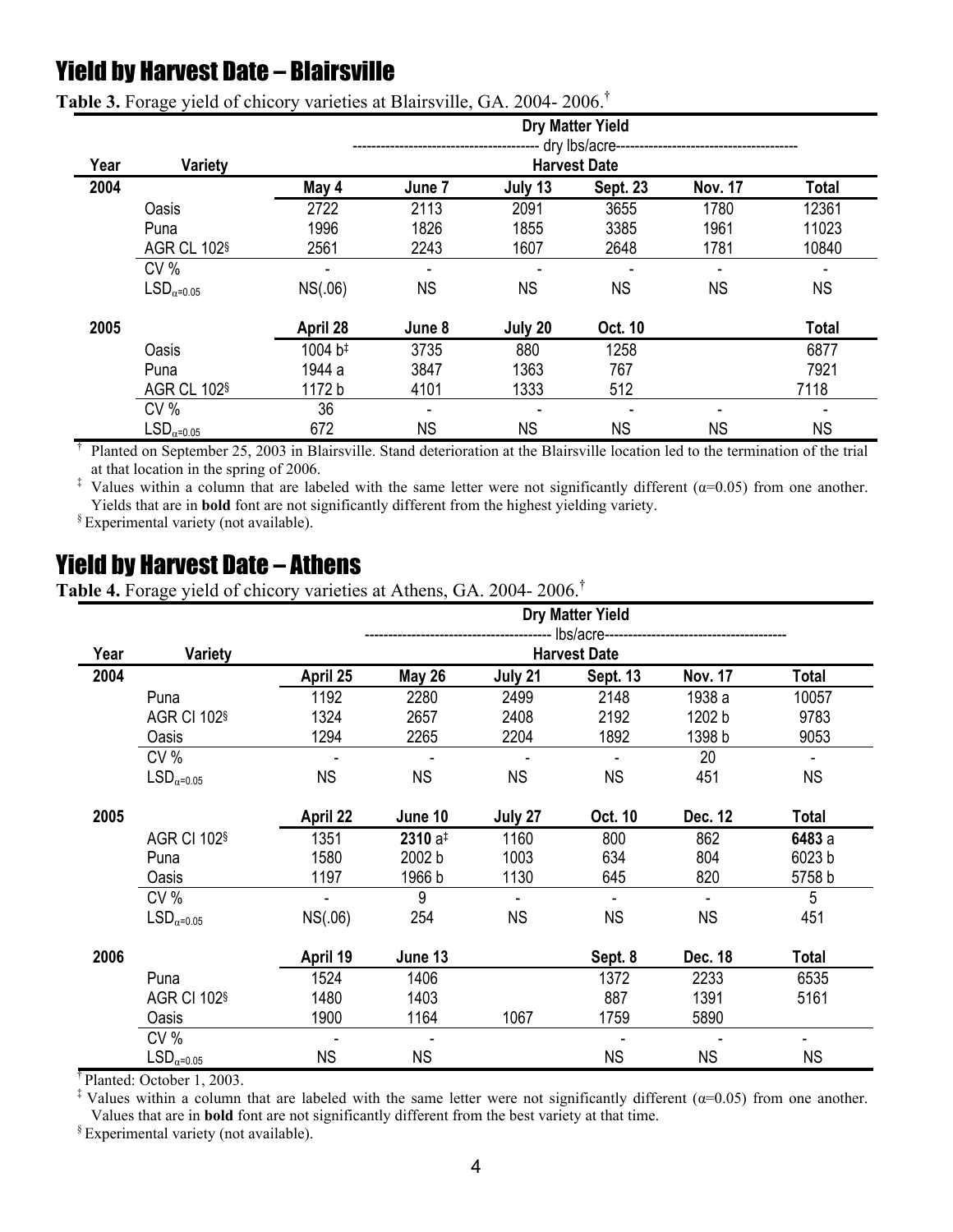|      |                              |           |                      |               | <b>Dry Matter Yield</b><br>- Ibs/acre- |               |              |
|------|------------------------------|-----------|----------------------|---------------|----------------------------------------|---------------|--------------|
| Year | Variety                      |           |                      |               | <b>Harvest Date</b>                    |               |              |
| 2007 |                              |           | May 18               | June 26       | Sept.6                                 | <b>Nov.15</b> | <b>Total</b> |
|      | Puna                         |           | 1623 $ab^{\ddagger}$ | 2367 ab       | 1595                                   | 1688          | 7273 a       |
|      | Commander                    |           | 1921 a               | 2519 a        | 1236                                   | 1542          | 7218 a       |
|      | Oasis                        |           | 1128 bc              | 2058 bc       | 1207                                   | 1581          | 5974 b       |
|      | Forage Feast                 |           | 972 c                | 1857 c        | 1115                                   | 1406          | 5350 b       |
|      | CV%                          |           | 31                   | 10            |                                        |               | 11           |
|      | $\mathsf{LSD}_{\alpha=0.05}$ |           | 600                  | 309           | NS (.09)                               | <b>NS</b>     | 936          |
| 2008 |                              | April 16  | May 15               | July 9        | <b>Aug.28</b>                          | <b>Nov.12</b> | <b>Total</b> |
|      | Puna                         | 1418 a    | 1232                 | 1394 a        | 270                                    | 1368          | 5682 a       |
|      | Commander                    | 1264 ab   | 1151                 | 1388 a        | 339                                    | 1502          | 5644 a       |
|      | <b>Oasis</b>                 | 865 b     | 1022                 | 855 b         | 240                                    | 1582          | 4564 a       |
|      | Forage Feast                 | 622 b     | 994                  | 742 b         | 334                                    | 1538          | 4230 b       |
|      | CV %                         | 19        |                      | 21            |                                        |               | 10           |
|      | $LSD_{\alpha=0.05}$          | 274       | <b>NS</b>            | 322           | <b>NS</b>                              | <b>NS</b>     | 725          |
| 2009 |                              | May 8     | June 17              | Aug 4         | Sept 8                                 | <b>Oct 21</b> | <b>Total</b> |
|      | <b>Oasis</b>                 | 2582      | 1252                 | 1775          | 1940                                   | 1195 b        | 8744         |
|      | Forage Feast                 | 2208      | 1250                 | 1358          | 1921                                   | 1840 a        | 8577         |
|      | Commander                    | 2485      | 1299                 | 1403          | 1749                                   | 1273 b        | 8209         |
|      | Puna                         | 2341      | 1304                 | 1474          | 1505                                   | 1306 b        | 7930         |
|      | CV %                         |           |                      |               |                                        | 15            |              |
|      | $\mathsf{LSD}_{\alpha=0.05}$ | <b>NS</b> | <b>NS</b>            | <b>NS</b>     | <b>NS</b>                              | 291           | <b>NS</b>    |
| 2010 |                              | May 18    | June 23              | <b>Aug 13</b> | <b>Oct 18</b>                          |               | <b>Total</b> |
|      | Oasis                        | 2194 b*   | 1348 a               | 1021 a        | 1711 a                                 |               | 6274 a       |
|      | Forage Feast                 | 2809 a    | 1292 a               | 824 a         | 1439 a                                 |               | 6364 a       |
|      | Commander                    | 278 c     | 148 b                | 120 b         | 0 <sub>b</sub>                         |               | 546 b        |
|      | Puna                         | 248 с     | 163 b                | 148 b         | 0 <sub>b</sub>                         |               | 559 b        |
|      | CV %                         | 14        | 25                   | 43            | 29                                     |               | 15           |
|      | $\mathsf{LSD}_{\alpha=0.05}$ | 265       | 251                  | 311           | 320                                    |               | 720          |

#### **Table 5.** Forage yield of chicory varieties at Athens, GA. 2007- 2010. †

<sup>†</sup> Planted: November 9, 2006.<br><sup>‡</sup> Values within a column that are labeled with the same letter were not significantly different ( $\alpha$ =0.05) from one another. Values that are in **bold** font are not significantly different from the best variety at that time.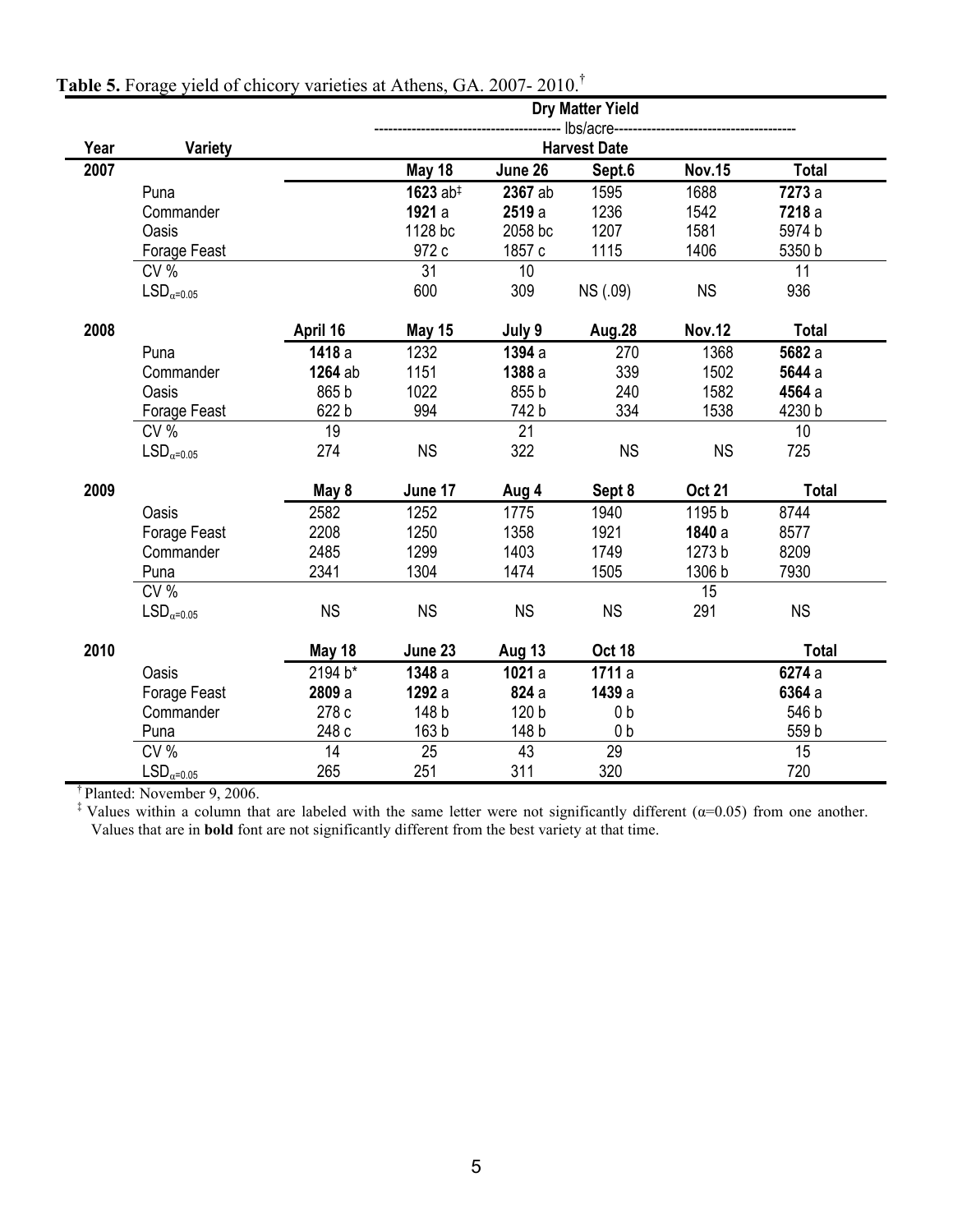## Weather Data during Trials:







**Figure 1.** Weather data during the 2004 (A), 2005 (B), and 2006 (C) growing seasons in Blairsville.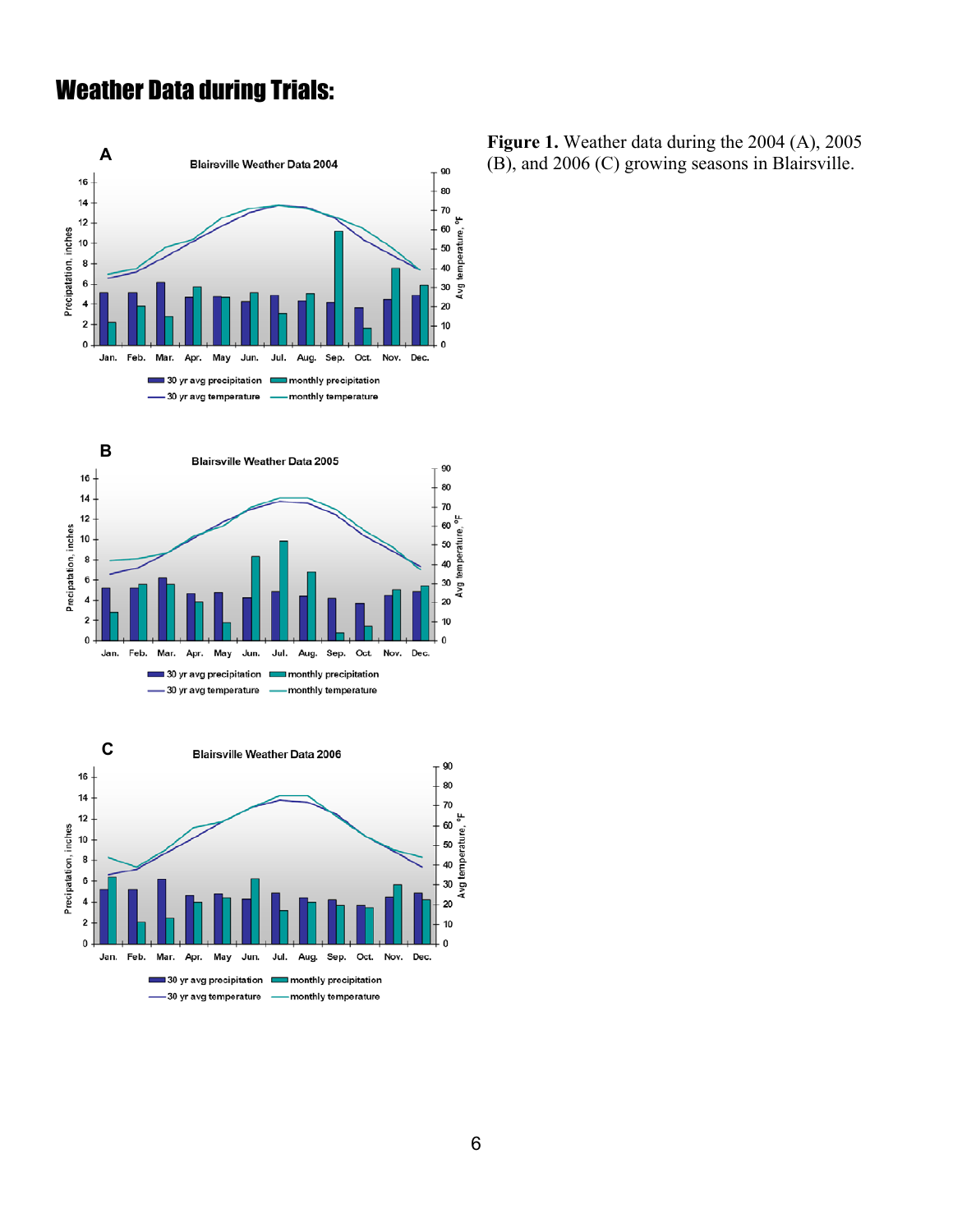





**Figure 2.** Weather data during the 2004 (A), 2005 (B), and 2006 (C) growing seasons in Athens.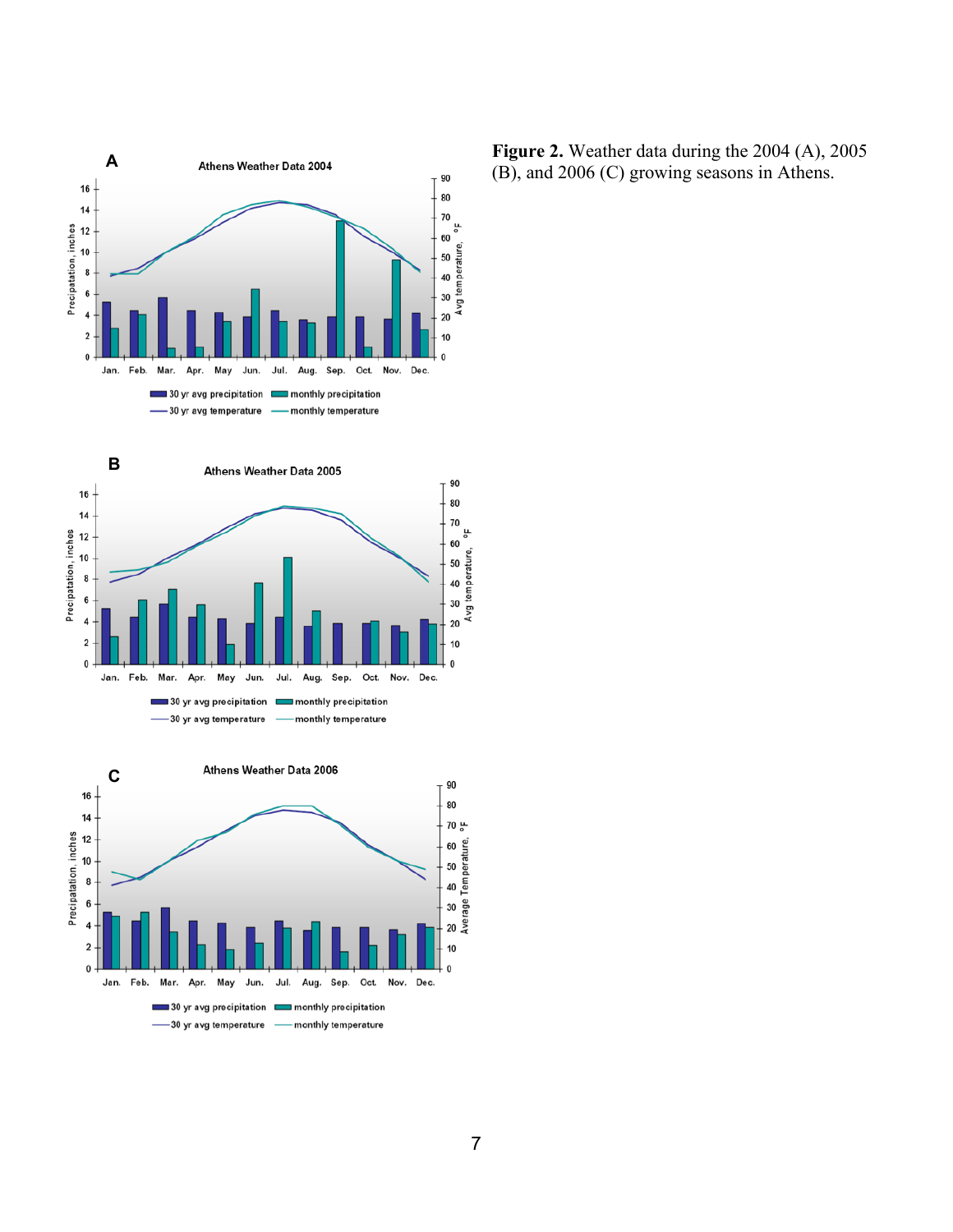

**Figure 3.** Weather data during the 2007 (A), 2008 (B), 2009 (C), and 2010 (D) growing seasons in Athens.